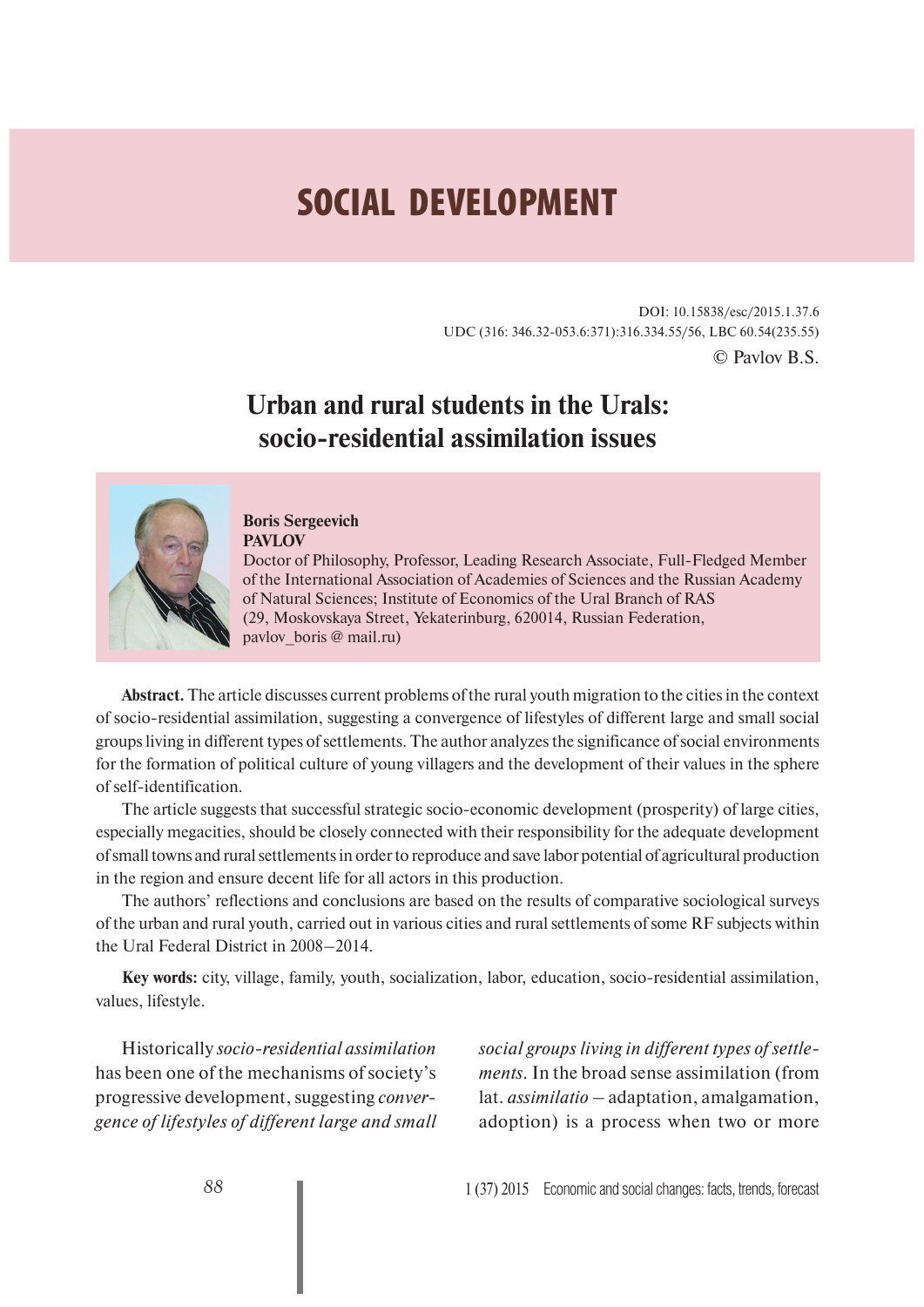groups, previously different in the internal organization, value orientations and culture, create a new community, where their group identity is changed and the sense of identity and specificity is lost.

The concept *"village-city"* reflects socio-residential differences existing in Russia most vividly. Basic assimilation changes of the population are determined primarily by the processes concerning the youth part of the society and manifested in the transformed lifestyle of "fathers and children" generations. This transformation can be fixed in the changed structure and character of forming (formed) needs and value orientations of young people as they get older. They are reflected in their life plans, choice of basic means of their achievement and forms of everyday behavior and actions. What features does the process of socio-residential assimilation of young people have in the Urals?

The article uses data of integrated regional studies on livelihoods of the rural and urban families in the Urals, their role in preparing children for adult life. Specifically sociological studies were conducted by the author in 2008–2014 at the Institute of Economics, the Ural Branch of the Russian Academy of Sciences on the basis of a number of towns and rural settlements in the Urals, in particular:

1. *In 2008* in 7 cities and 14 rural settlements of the Perm Oblast, the Sverdlovsk Oblast and the Chelyabinsk Oblast the following respondents were surveyed by the author's questionnaire:

a) middle and high school students in urban schools – 900 persons;

b) middle and high school students in rural schools – 540 persons;

c) parents surveyed students in urban schools – 770 persons – **"Ural-1"**.

2. *In 2009* the survey of 680 students of technical and humanitarian faculties of USTU-UPI about the involvement in religion – **"Ural-2**".

3. *In February–March 2013* there was a survey of 510 middle and high school students in 15 secondary schools in Kirovsky District of the city of Yekaterinburg and 300 students in 9 schools in the closed administrative-territorial formation of Lesnoy of the Sverdlovsk Oblast connected with the analysis of socialization processes and young citizens training for adult life (boys – 46%, girls – 54%) – **"Ural-3"**.

The overall research goal of the social projects implementation was to identify the factors and circumstances that accompany the undesirable trend of narrowed reproduction of the capable rural population in the region at the expense of young villagers who are eager to learn, live and work in cities. The study object was high school students from rural and urban schools, university students, that is young people on the verge of choice of occupation, place of residence, place of realization of their social, in particular labor, potencies. Another important factor should be emphasized. The research is carried out in a particular Russian region –the Urals, which has, along with the national traits and characteristics, its own, often unique, natural-climatic, historical-settlement, socio-economic and ethnic characteristics. The latter exert their influence on the process of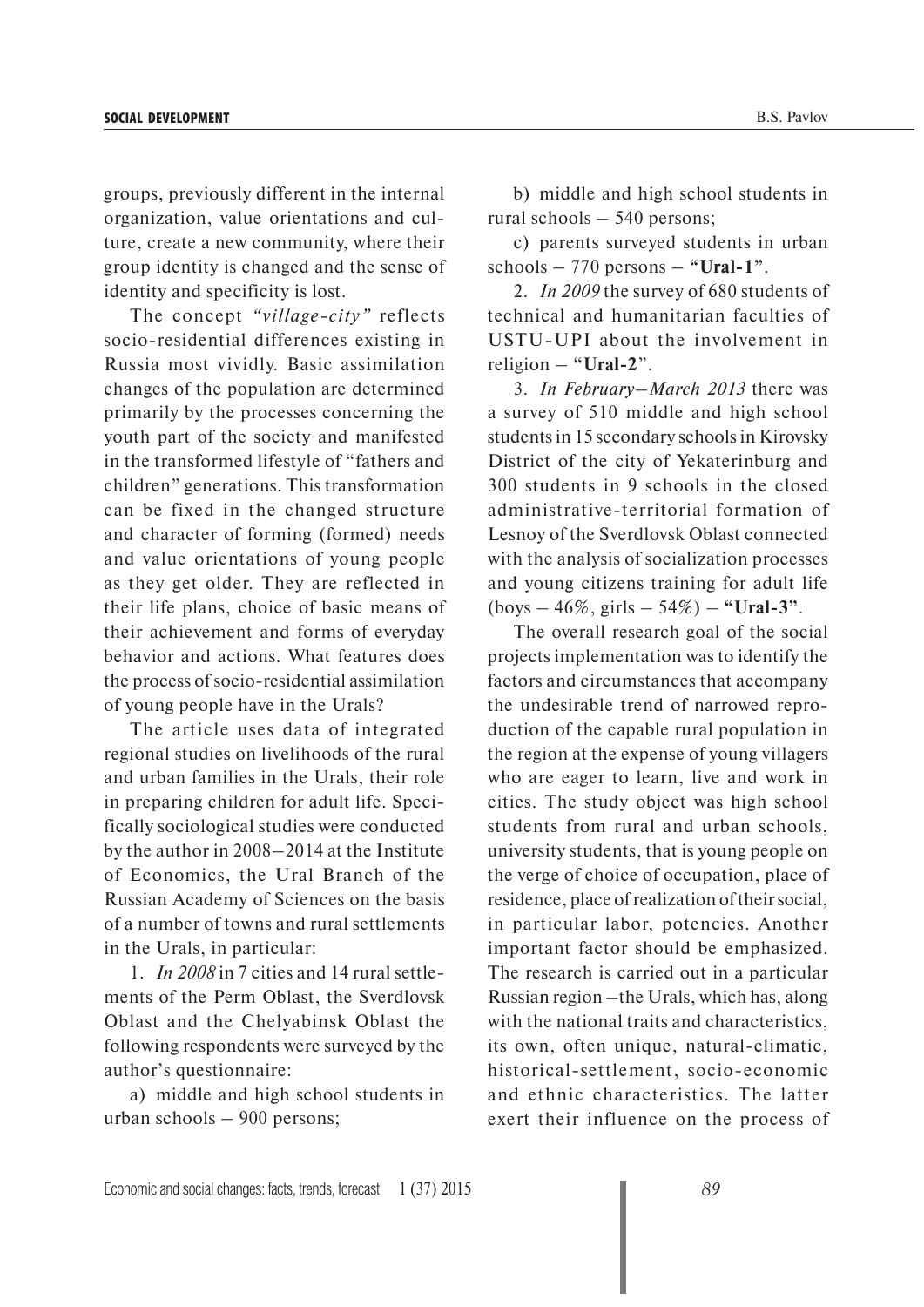human reproduction, in general, and on the socialization of young generations, in particular.

There is a significant limitation. Due to the restrictions presupposed by the article size, our empirical framework is mainly based on the results of public opinion polls. Let us remember that the key attributes of the new governance model include the principle, according to which "public opinion, citizens' opinion should be the main indicator to evaluate the performance of the government providing services to citizens and social institutions" [1].

First of all, let us note that the characteristics of a rural lifestyle (as opposed to urban) are associated with the specifics of labor and life of the inhabitants: subordination of their activity to rhythms and cycles of the year; more difficult working conditions than in the city; low capacity for villagers' labor mobility; great integration of work and life, cogency and laborintensiveness of work at farm household. So, the work on private land, in the garden takes villagers literally a half of their lives – about 180 days a year on average; a number of lessons in free time is relatively limited.

The rural environment of children's socialization has its own traditional features. It should be taken into account that the lifestyle of rural settlements has preserved the elements of traditional neighborhood. There is quite a stable composition of the population, weak socio-professional and cultural differentiation and close family and neighborhood relations. To what extent does the continuing traditional rural lifestyle determine features of the natural reproduction process and formation of material and spiritual needs, values and life plans of young villagers?

Our young respondents in the Ural cities and villages **("Ural-1")**, as well as in the big city – Yekaterinburg **("Ural-3")** were asked a question: "*Below there are some values, which an adult can seek after. Choose five most important values to you*". We got the following answers *(tab. 1).*

First of all, it cannot but surprise that the responses of young city dwellers and villagers are practically identical in the 2008 survey. The difference in various positions is within the statistical error. Such similarity in value orientations is mainly related to the impact of the single information-ideological field created by the Internet, television, radio and other media on young people. The five-year lag between surveys ("Ural-1" and "Ural-2") has not practically changed the structure of value orientations of young citizens in the sphere of material wealth, but a bit raised their claims and expectations in the sphere of spiritual life (*friends, leisure, good to people, good name*) [2].

The family was, is and will remain a key social institution of the population reproduction, ensuring nation-building. The family was, is and will remain the most important component in the construction of identity and way of life of each particular person and each particular social group. It is the institute of the parent family with its unique influence on the formation of a child's personality that serves as the main tool of assimilation processes among the youth. The health and attitude of urban and rural adolescents to the conditions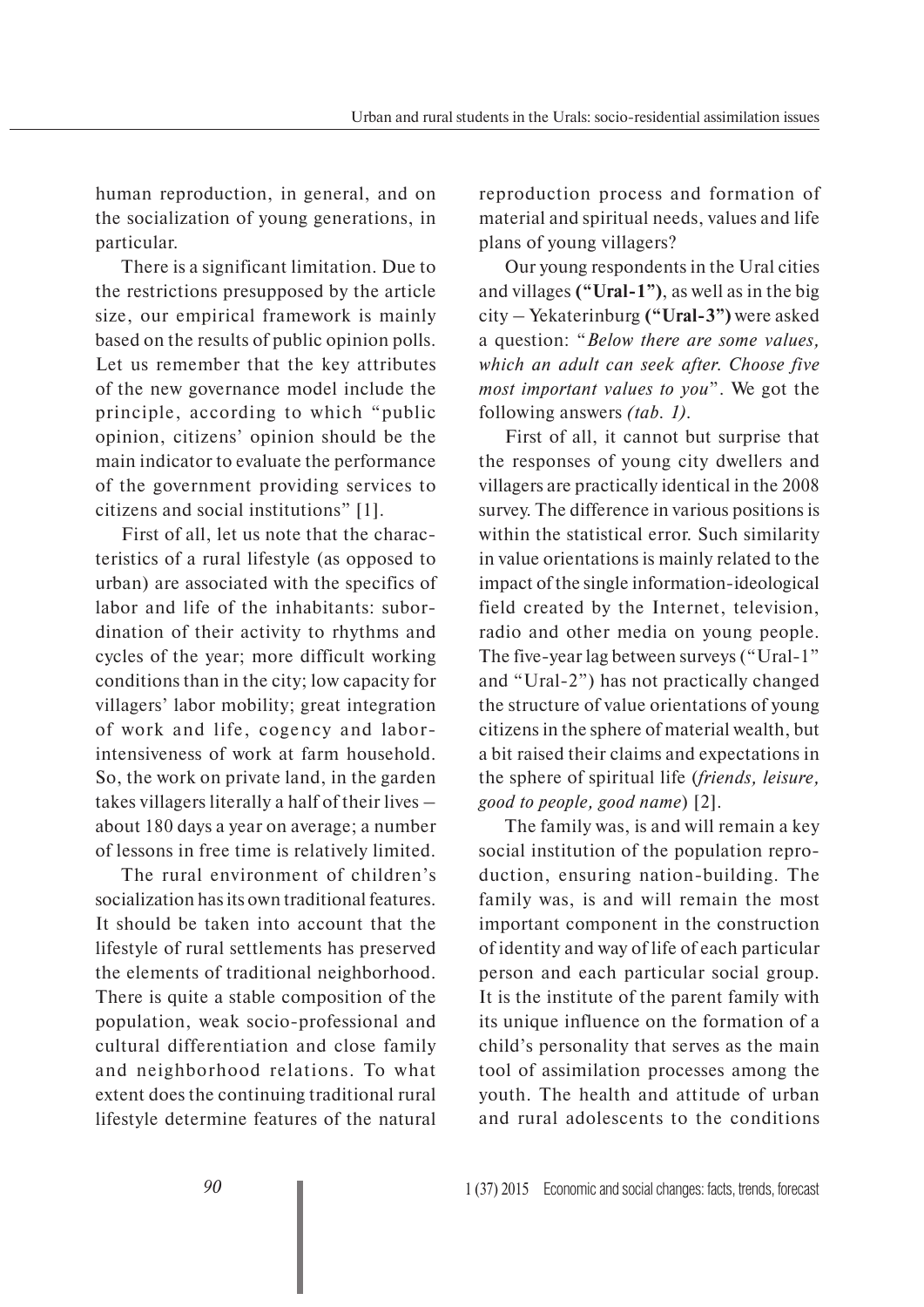| Table 1. Most preferred life values, which, according to the young city dwellers |
|----------------------------------------------------------------------------------|
| and villagers, young people can seek after (% of the total number of respondents |
| for each group; in 2008 – a survey of 900 urban and 570 rural adolescents:       |
| in 2013 – a survey of 510 adolescents in Yekaterinburg and 300 in CATF "Lesnoy") |

| Groups of pupils                                                                                |          |         |              |         |
|-------------------------------------------------------------------------------------------------|----------|---------|--------------|---------|
| Values to be pursued                                                                            | "Ural-1" |         | "Ural-3"     |         |
|                                                                                                 | City     | Village | Ekaterinburg | Lesnoy  |
| Good family and children                                                                        | 87       | 88      | No data      | No data |
| Good parents                                                                                    | No data  | No data | 57           | 62      |
| Good health                                                                                     | 68       | 70      | 72           | 78      |
| Good friends, true friends                                                                      | 66       | 54      | 81           | 77      |
| Favorite job and successful business career                                                     | 68       | 67      | No data      | No data |
| Opportunity to study favorite education profession in the university                            | No data  | No data | 68           | 69      |
| Opportunity to earn money for your own needs                                                    | No data  | No data | 61           | 51      |
| Material well-being, economic independence, self-dependence                                     | 58       | 46      | 52           | 47      |
| Good housing conditions                                                                         | 42       | 46      | 40           | 49      |
| Consciousness that you do good to people                                                        | 23       | 25      | 31           | 30      |
| Informative, interesting leisure                                                                | 27       | 20      | 47           | 44      |
| Honesty, conscientiousness, good name                                                           | 23       | 23      | 30           | 33      |
| Sense of security from violence, theft                                                          | No data  | No data | 29           | 29      |
| Faith in God                                                                                    | No data  | No data | 21           | 13      |
| بمسترم وباللومومومر وطلائم وسأوموه الموسورة وطلاوا المواسطين والمواطور والمستلوم واطلب والملواة |          |         |              |         |

No data – this option was not included in the questionnaire of the respective survey.

of its existence in the parent family can be assessed, to some extent, by the results of the survey "Ural-1". Below we present the questions and answers of our young respondents (% of the total number of respondents; in the numerator – in the city – 900 people; in the denominator  $-$  in the village – 540 people).

1. Which category do you, your family, parents belong to in terms of living standard and prosperity now?

| Live in full prosperity for now | 45/52   |
|---------------------------------|---------|
| Have an average income          | 52/45   |
| Live on the edge of poverty     | 2/2     |
| Live on the breadline           | 1/1     |
| It is difficult to answer       | 0.6/0.7 |

#### 2. Please, rate how you eat in the parent family:

|                                                           | Excellent      | 58/64 |
|-----------------------------------------------------------|----------------|-------|
| My meals in the family can                                | Good           | 32/30 |
| be assessed as:                                           | Satisfactory   | 4/2   |
|                                                           | Unsatisfactory | 1/1   |
| They can be different: stuff today and starve<br>tomorrow |                | 2/1   |
| Difficult to answer                                       |                |       |

#### 3. Rate, how friendly your family is:

| Very friendly                       | 57/60 |
|-------------------------------------|-------|
| More or less friendly               | 36/33 |
| Not very friendly                   | 5/5   |
| Not friendly, everyone on their own | 2/1   |
| It is difficult to answer           | 0.3/1 |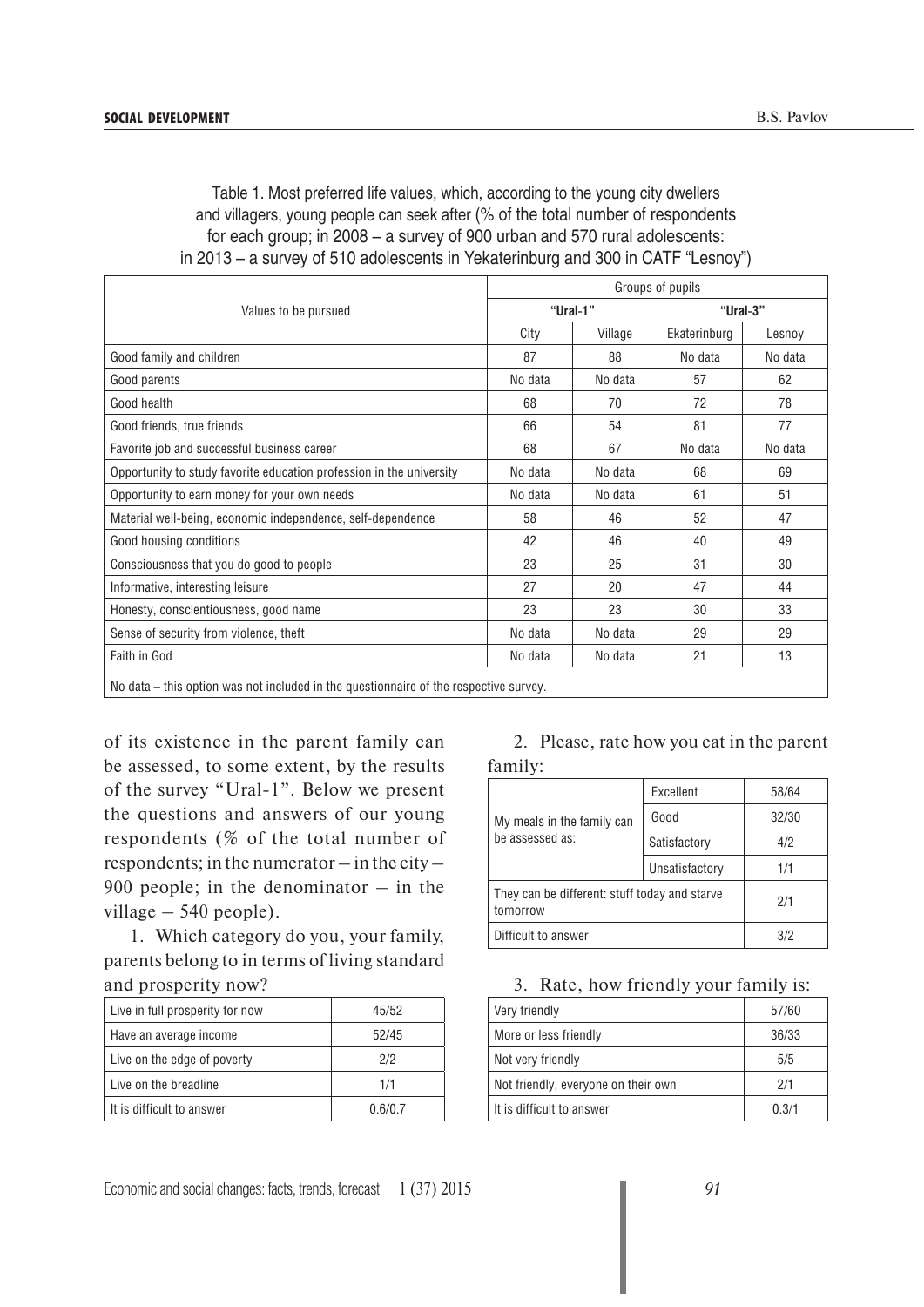It is not difficult to notice almost identical socio-economic well-being of urban and rural adolescents in parent families. Socio-economic illnesses experienced by the society as a whole can not but affect the livelihood of families that make up this society. The society is "ill" – most families are "ill". The institute of Russian families both in the city and in the village is "ill". Here are some manifestations of this disease.

"Education, if it wishes happiness to a person," K.D. Ushinsky wrote, "should educate him/her not for happiness, but prepare for work life... Education should develop a habit and love of work; it should give a person the opportunity to find work in his/her life... Education should not only develop human brain and give him a known volume of information, but it should spark a serious thirst for labor, without which his/ her life can be neither decent nor happy" [4, p. 155].

We will try to answer the question, to what extent today's parent families "*spark thirst for serious work in children*". Adulthood is not only age period, but also participation in work and fulfilment of family obligations. However, the period of adolescence can be a time of lost opportunities and increased (from a medical point of view) risk if there is no adequate preparation for adult life, including family, or if the youth's behavior models can not be adapted to changing social conditions. We got the following responses (% of the total number of surveyed boys and girls in the village; *tab. 2*) on the question "Do you know how to do (more or less satisfactorily) the following activities?"

Is it good or bad, that in Russia (in our case in the **Urals**) 47% of modern 16–17 year-old rural girls (note: who will be wives and mothers in the near future) know how to cook beet-root soups, soups,  $40\%$  – bake cakes, 17% – make jam and pickles? Yes, it is most likely good for the families of their parents and their own future families. But let us look at these numbers from the other side. According to the self-assessments of girls-villagers, by the  $10-11$ th grade 53% of the total number of respondents had not learned to cook soup, 60% – bake cakes and 83% – make jam and pickles. Let us note

| Types of work activities | Boys<br>(village) | Types of work activities    | Girls<br>(village) |
|--------------------------|-------------------|-----------------------------|--------------------|
| Cut, chop wood           | 45                | Cook beet-root soups, soups | 47                 |
| Cut grass                | 33                | Bake cakes                  | 40                 |
| Drive a car              | 33                | Embroider                   | 39                 |
| Ride a motorcycle        | 29                | Knit mittens, socks         | 17                 |
| Mow up hay, straw        | 14                | Make pickles, jams          | 17                 |
| Drive a tractor          | 13                | Sew dresses, clothing       | 13                 |
| Work as carpenter        | 11                | Milk a cow                  | 13                 |
| Tackle up                |                   | Bake bread                  | 9                  |

| Table 2. Skills of rural adolescents                         |  |
|--------------------------------------------------------------|--|
| (% of the total number of respondents for each family group) |  |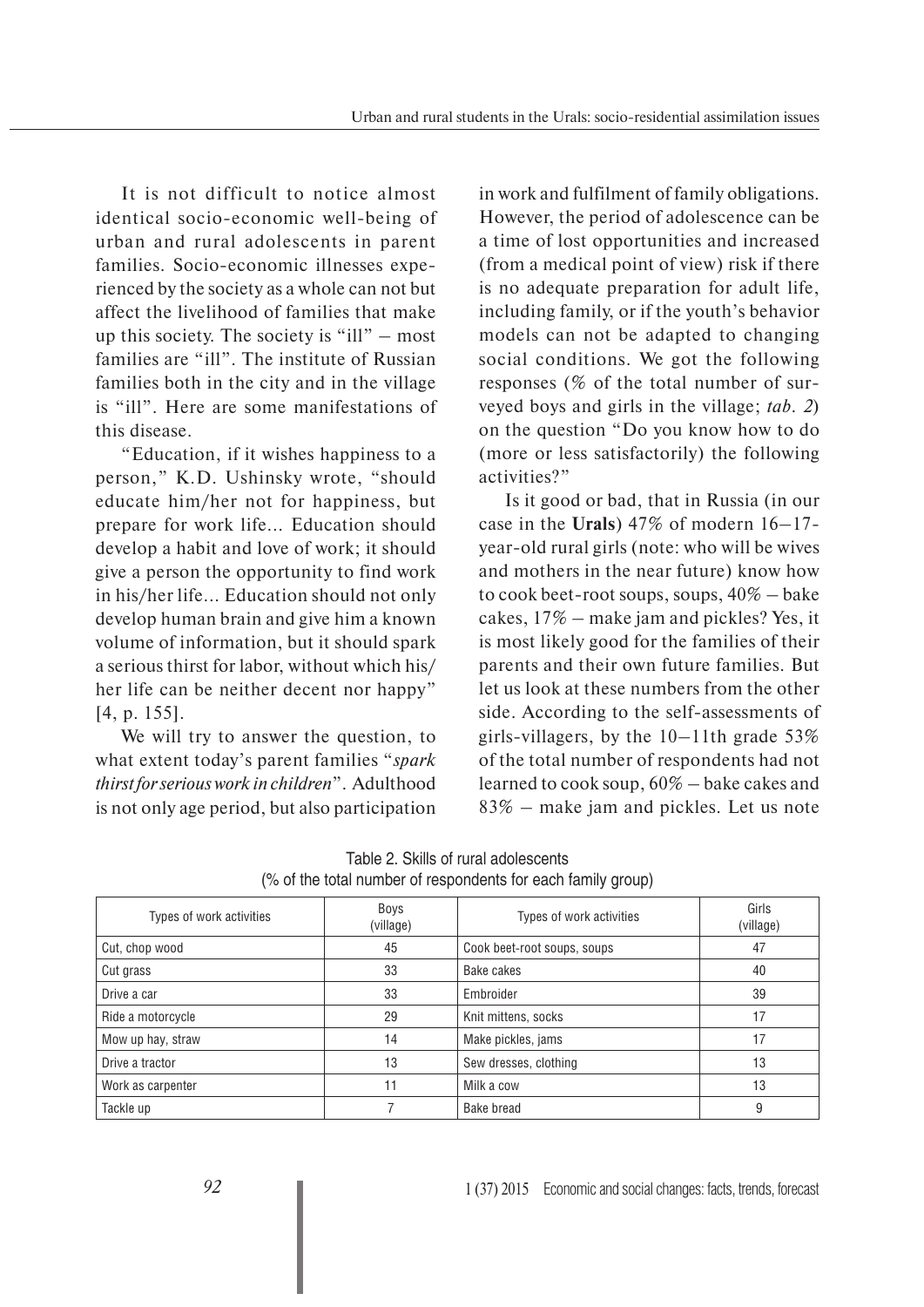that the girls were not city dwellers, "close" to public catering, but villagers, "close to the earth" and natural economy.

It would be wrong to assess the children's sense of belonging to domestic work only in terms of their utilitarian readiness for self-service in the sphere of consumer activity of the family group. Skills in one or another form of domestic labor, permanent attachment to it is an evidence of general labor socialization of the child (young person), development of not only labor qualities like diligence, dedication, endurance, agility, but also such personal qualities as an ability to combine personal, group and public interests, formation of a respectful attitude to material wealth, work, sense of responsibility for behavior, development of a sense of kindness, empathy and compassion, etc.

According to the survey **"Ural-3"**, urban adolescents do not work much at home. As for the question *"What kind of work do you do regularly at home and in the garden (more or less constantly)?"*, the answers of the pupils living in two towns in the Urals were distributed as follows (% of the total number of respondents for each city; in the numerator – answers of the respondents from Ekaterinburg – 510 people, in the denominator – CATF "Lesnoy"– 300 people):

| Dust with a vacuum cleaner        | 67/64 |
|-----------------------------------|-------|
| Wash up the dishes                | 65/66 |
| Regularly go to the grocery store | 49/51 |
| Do wet cleaning, wash the floors  | 46/46 |
| Cook food (soup, main dish)       | 32/32 |
| Iron linen                        | 27/28 |

|  |  |  |  | b) work in the garden: |
|--|--|--|--|------------------------|
|--|--|--|--|------------------------|

| Water vegetables, flowers, berries                                   | 51/39 |
|----------------------------------------------------------------------|-------|
| Collect "time-consuming" berries (sea-<br>buckthorn, currants, etc.) | 37/33 |
| Weed seed beds                                                       | 33/26 |
| Dig the earth, seed beds                                             | 27/23 |
| Heat the stoves (in the house, bath-house)                           | 21/17 |
| Responsible for cooking                                              | 13/13 |

c) work either at home or in the garden:

| Look after domestic animals (dogs, cats, etc.) | 59/55 |
|------------------------------------------------|-------|
| Help to repairs the house, garden              | 35/36 |
| Look after younger brothers and sisters        | 32/33 |
| Look after older relatives (a grandmother)     | 22/19 |
| Plant (look after) seedlings, flowers          | 17/15 |
| Look after a car, motorcycle                   | 12/10 |

"Intellectualism" of a modern teenager and large amount of acquired knowledge are often achieved due to a lack of household duties in the family and in the process of school education. Meanwhile, the problem of labor education is intrinsically linked to the formation of teenager's social maturity, which does not always coincide with the acceleration of its physical development and saturation of information [5].

"Rural syndrome" has its antipode – "city syndrome" with the traits that are less perceptible for humans, but socially even more negative. We are talking about the temptations of idleness provoked by real opportunities to live in the city (a large one) for months and years (even a lifetime) without doing any work. This involves direct moral decay of if not parents, then surely of their children. The possibility of domestic consumption "contributes" to the citizens' estrangement from labor activity; it leads to the full orientation on the service sector in all little things of life.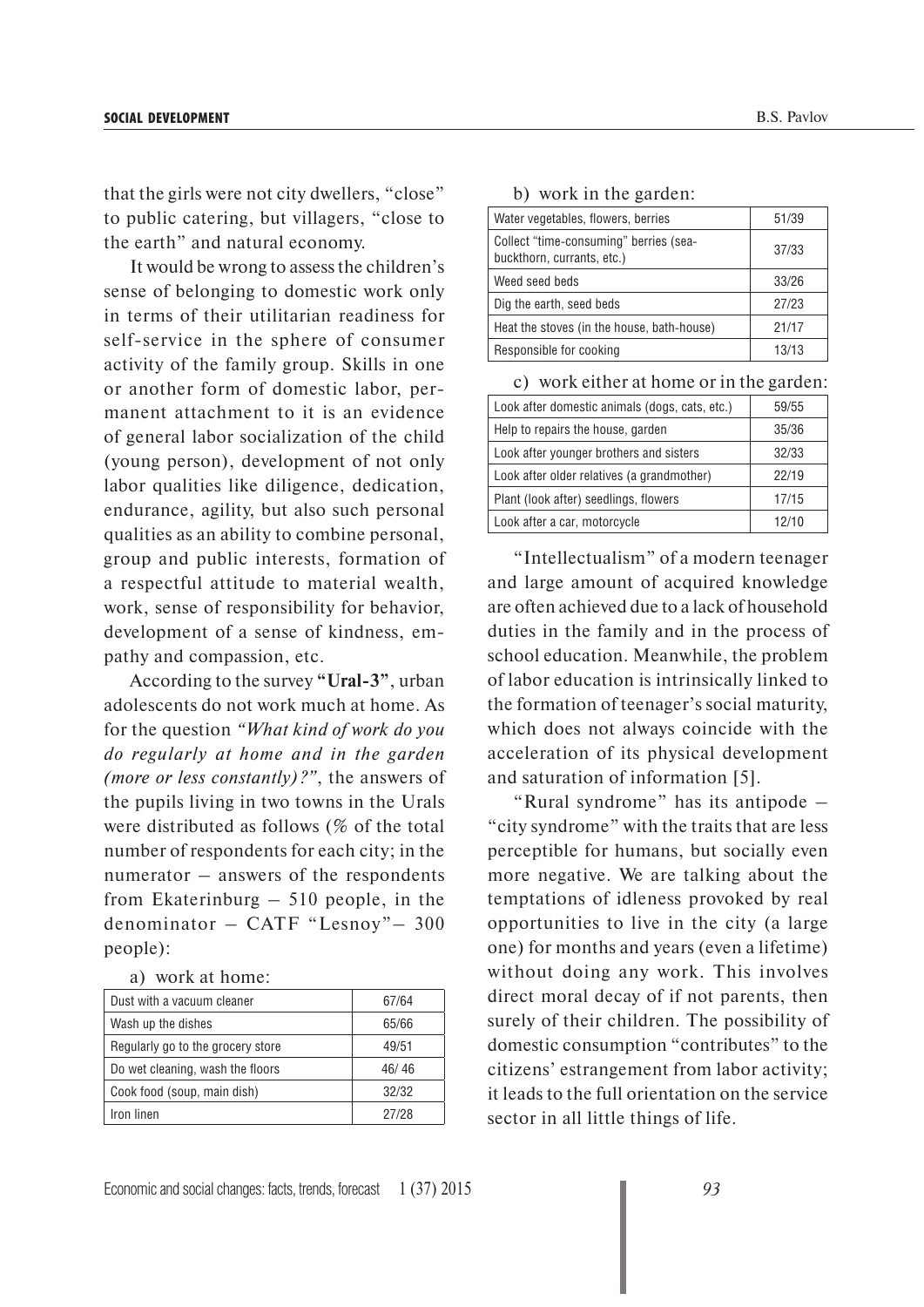Thus, there appears an infantile generation who is not capable for basic selfservice and has corresponding shifts in the psyche [6].

Such a fact draws our attention. The survey **"Ural-3"** included an additional position *"faith in God"*. Of 510 young people from Ekaterinburg 105 respondents (21%) chose this value, along with the others; 13% of the respondents from CATF "Lesnoy" did the same (see tab. 1). Not giving the detailed analysis of this phenomenon, we note that nowadays religiosity (for example, the fact of considering themselves as believers in the youth environment) often has a situational character, it does not reveal worldview, but mindset, "elements of youth subcultures", characterized by considerable mobility. Often people consider themselves as Orthodox believers or Muslim, perceiving these religions as an essential element of cultural traditions.

*The rural youth's adoption of a "basis" of the urban peers' deviant subculture is one of the most important components of the socioresidential assimilation process* [7]. In particular, it is important to identify young people's moral and ethical values in the sphere of asocial manifestations and how they are reflected in the social development process. According to the study "Ural-2", the relative difference in value orientations and moral evaluations of most asocial manifestations in various socio-demographic groups is insignificant. So, 57% of all surveyed pupils did not consider "drunkenness" as a sin, 50% of them identified themselves as "Orthodox believers".

There is an interesting distribution of answers to the same question by two groups of students – men and women. "*Abortion*" is considered as a sin by 66% of men and 78% of women; "*homosexuality*" – by 64/41%, respectively; "*prostitution*" – 59/69%; "*infidelity*" (to husband/wife) – 57/65%; "*drunkenness*" – 37/48%, etc. [8].

There is another important thesis for our analysis. The sphere of professional education, represented mainly by universities in large cities, is the socio-cultural "forge", through a moral "crucible" and "anvil" of which the vast majority of future specialists of the village come. With the certificate of degree they bring culture from city to village, along with the antipodes and flaws of urban civilization. It is sad, but true.

Socio-residential assimilation of the rural youth in the cities is closely connected not only with the solution of socio-cultural tasks of strategic development of the Russian society. Any turning point in their solution directly affects the state of economy, welfare of the population and food security. In the near future the Russian society will have to answer the questions: who and how will cultivate the Russian land-feeder; who will grow cattle and poultry for future kebabs and burgers; how can it arouse interest (note: "not force") in rural boys and girls to ignore alluring lights of the city and live and work on the homeland of their fathers? and, finally, how can it stimulate the urban youth to reproduce attractive aspects of the rural lifestyle? These aspects should be attractive not due to ensured "hearty buffet", but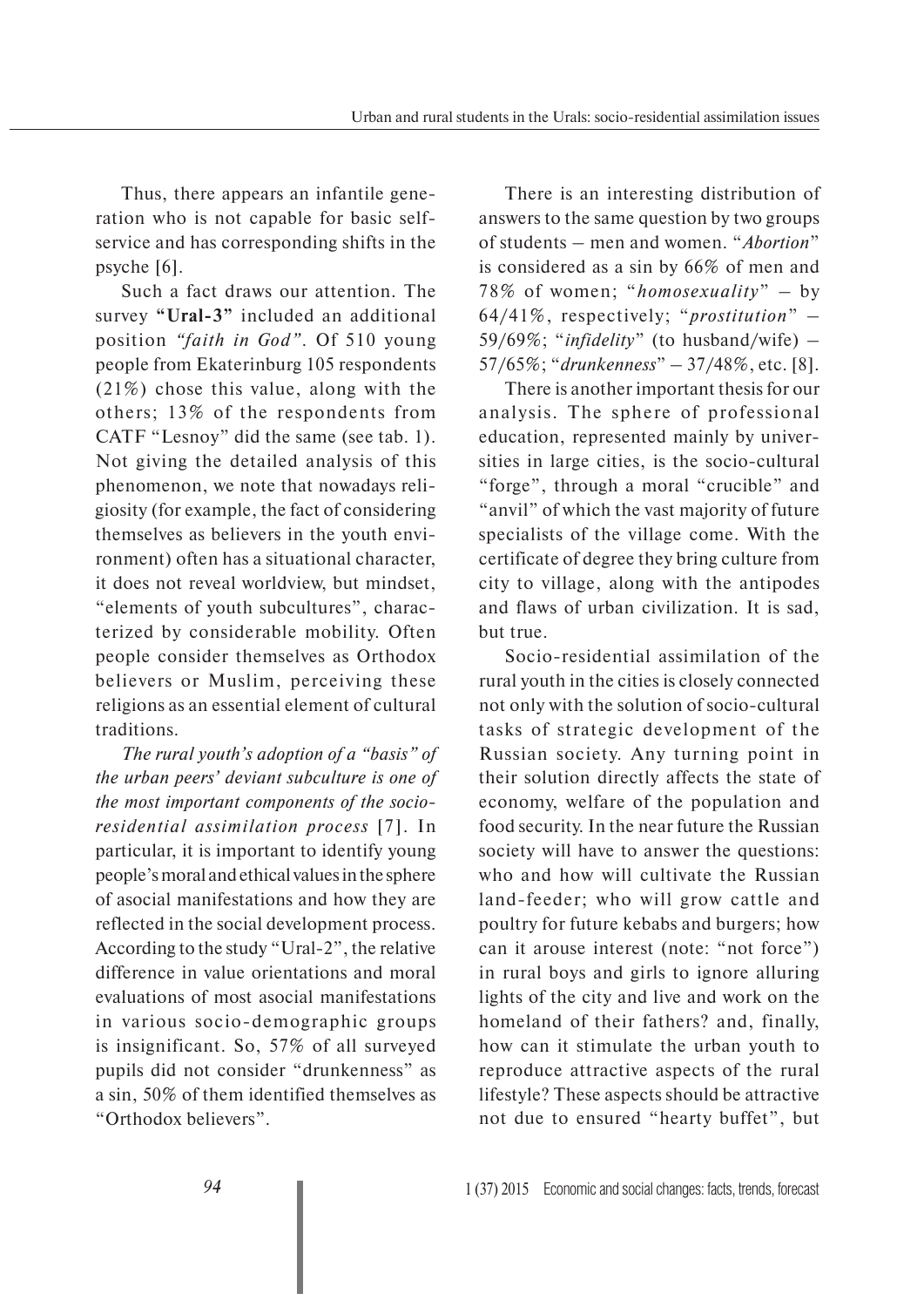due to preserved physical and moral health and maintained healthy lifestyle, in general. How serious is this problem in the Urals?

It is known that the city has always attracted the population of villages, farms and towns primarily due to: (a) an opportunity to get "prestigious" and "well-to-do" education; b) a wider choice of employment; c) a higher level of public services and amenities; d) a number of utilities and cultural services; d) unwillingness to do hard agricultural labor. All this has formed and reproduces the main direction of migration flows from rural settlements to urban, from small towns to large.

Let us try to answer the question: how identical are the interests of rural parent families and the state in the formation and realization of life plans of rural school pupils? Most parents want to "educate" and "settle" their children in the city, "far away from the village". In turn, due to acute labor shortage in the agricultural production the state (if we ignore beautiful words) is interested to "settle" the villagers (both parents and their children) at their place of birth, following the proverb "Where you were born there you are useful". Hence, there emerge and exist "objective" obstacles to the rural youth migration to the cities: limits with registration, difficulties with housing, "unaffordable" cost for training "urban professions".

Let us summarize.

1. First of all, let us note that the emergence of fee paid higher education has significantly changed the combination of those factors that determine the entry of the rural (and not only rural) youth to the

universities. "Parents' money" solves the problem of entering the university, paying for it, having means for life and leisure activities in the city. Getting a degree in "urban occupation" and the five-year urban lifestyle (taste of "beautiful life") encourage them to settle in the city, closer to social benefits, which today are (and it is unknown when they will be) provided in their rural homeland. Villagers' aspirations are based on almost identical (with the needs of urban peers) material and especially spiritual needs and interests, we have talked at the beginning of the article.

2. Today it is often argued that it is possible to solve the problem of labor resources in the Russian village by attracting labor migrants (in particular, from the CIS countries) and using surplus labor of the cities. Without dwelling on the analysis of unacceptability of (conviction of the author) the first option to solve the problem (and this is beyond the scope of this article), we will provide the reader with the available data regarding the second option. Let us raise a question: should the Ural villages wait for young personnel from the city? In our study **"Ural-3**" the pupils of two Ural cities were asked two questions concerning their future professional activity: the first is "What occupation would you like to get? (choose no more than five answer options) and the second is "What occupation do your parents advise you to choose?". In the questionnaire of 40 occupations to choose there were three "truly rural" occupations: veterinarian, zootechnician and agronomist. The results are presented below (% of the total number of respondents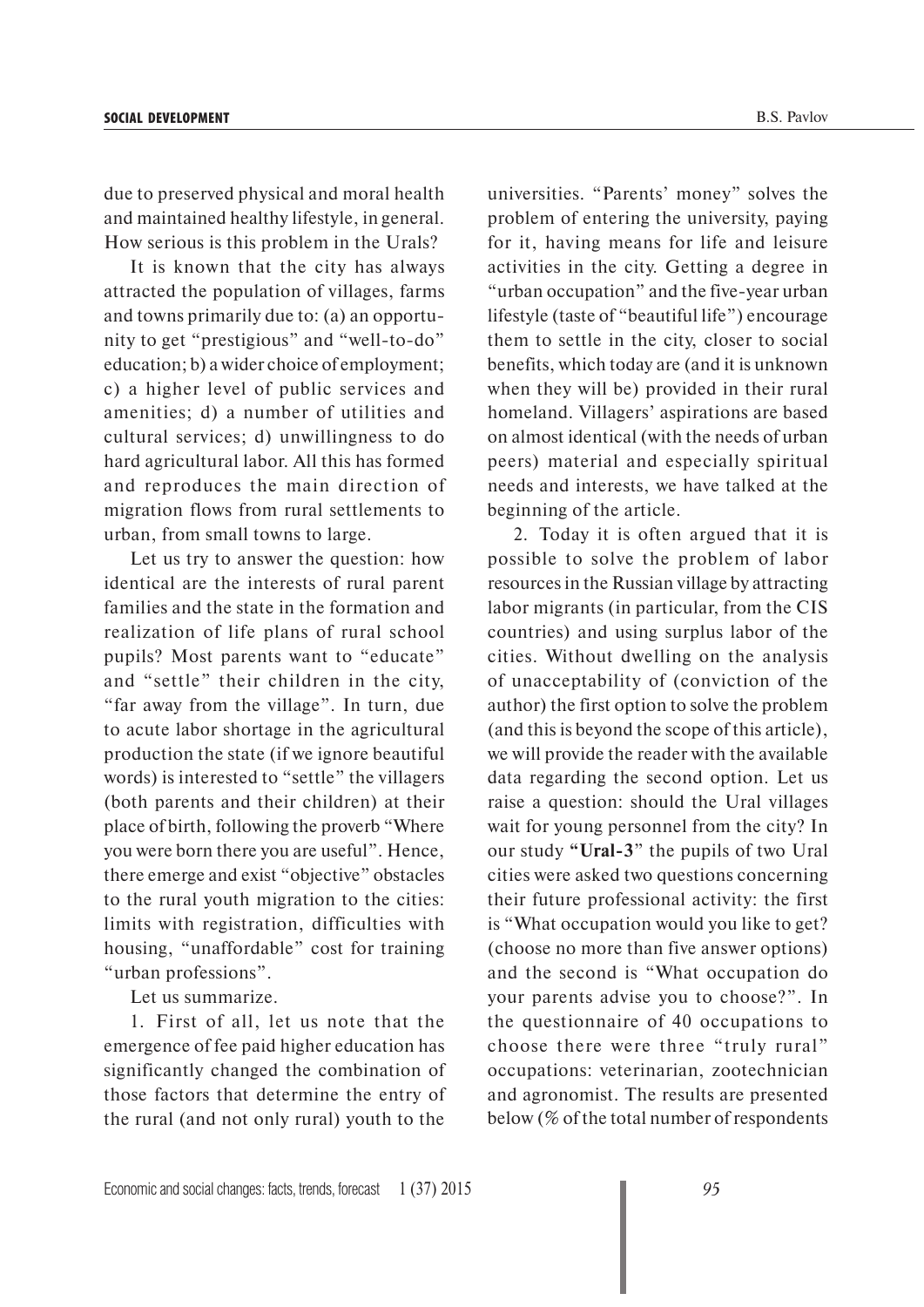for each city; in the numerator – answers of the respondents from Yekaterinburg – 510 people; in the denominator – CATF "Lesnoy – 300 people):

| Rural occupations | I have chosen<br>on my own | Parents have<br>advised |
|-------------------|----------------------------|-------------------------|
| Veterinarian      | 6.2/6.7                    | 3.6/4.6                 |
| Zootechnician     | 2.1/2.1                    | 1.8/1.8                 |
| Agronomist        | 1.1/1.8                    | $0.3$ (1 person)/ $0.0$ |

Obviously, such occupation as *agronomist* is "unpopular" among parents and their adolescent children in the Urals. Urban schoolchildren prefer traditionally rural occupation, such as a zootechnician, as in the city these specialists are required to treat domestic animals, primarily dogs and cats.

3. The Strategy for Innovative Development of the Village should address the following problems: why and how we should develop the economy of agricultural production, the rural way of life, in general, in order to implement the vision, mission and achieve the desired goals in the future. The innovation strategy provides a longterm prospect, a view "from the future to the present". The strategy defines what to change and how to change. The questions being answered give us the opportunity to elaborate the mechanism of innovation development of the village as a system [9].

The essence of the innovation strategy of rural development is not only to foresee the changes of its commercial and industrial activities and develop solutions that ensure harmonious and sustainable development of this vital reproductive process. The strategy is to "provide" the desired transformation

of all spheres of social life in the rural society, its relationship with the city, the urban lifestyle. "The important goal", the Presidential Address to the Federal Assembly of the Russian Federation of December 12, 2013 states, "to increase the attractiveness of rural areas for life and work... the task to settle people in rural areas, create a modern and comfortable infrastructure in the rural areas is in the foreground" [10].

4. It is known that the doctrine of the noosphere developed and became widespread in the 20th century. It is a shell of the Earth, formed by the human mind on the basis of the biosphere (spheres of life). At the beginning of the3d Millennium the researchers' attention to studying global problems increased due to the necessity to find ways out of the global crisis. To save the world of those who are accurately described as our "younger brothers" by S. Esenin is a moral duty of the mankind, guilty of the destructive consequences of its impact on the natural environment. We are talking about the paternalism of Man over endangered species of fauna and flora.

We dare compare, by association, the relationship between major cities (especially megacities), on the one hand, and numerous small towns and rural-settlements, on the other hand, with the relationship between "older" and "younger brothers" in the development of urban culture in Russia. The results of these relations are not good. For the last decades the map of the country has lacked tens of thousands of villages and small towns. "The red book of settlements" should include thousands of previously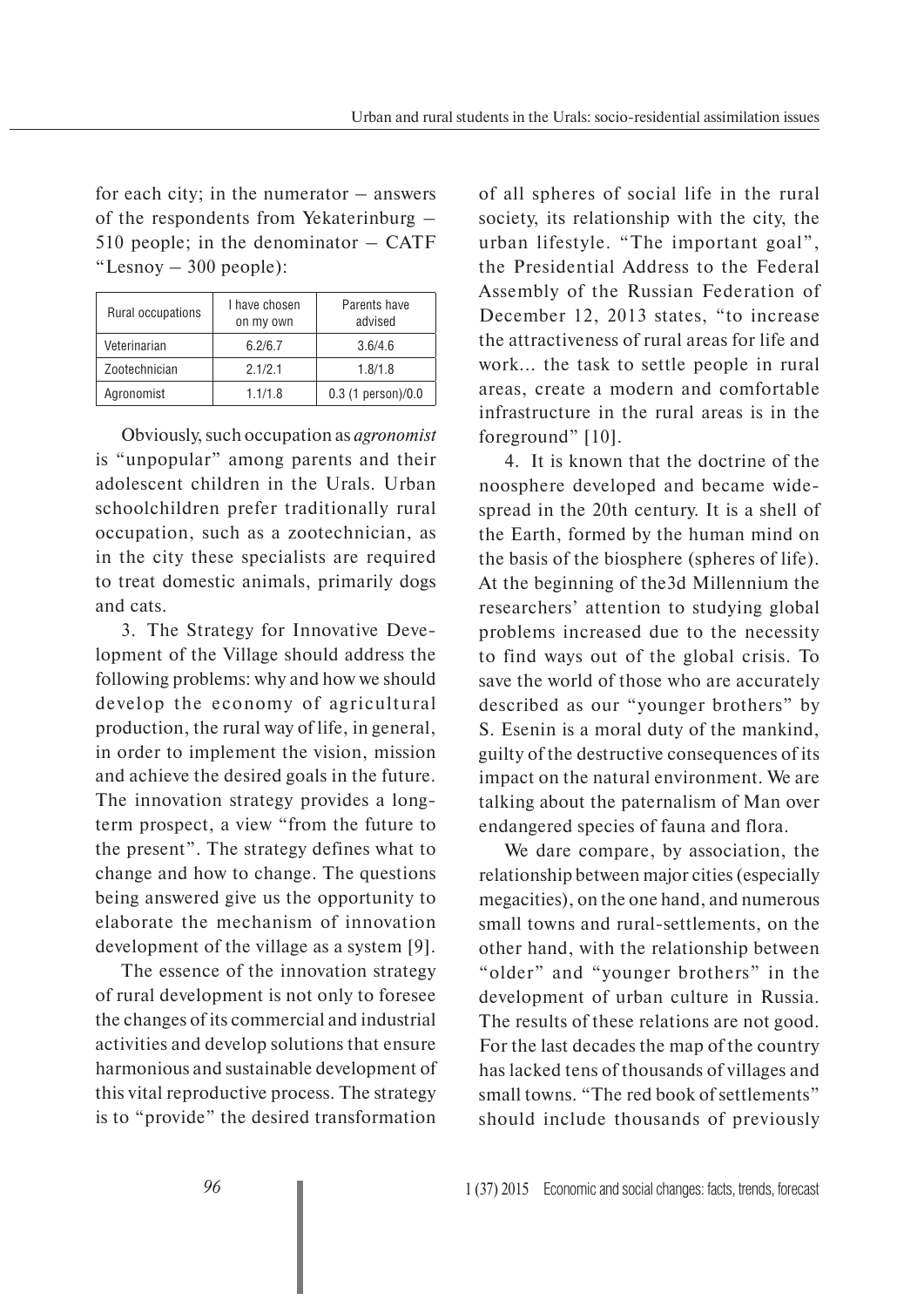flourished and now stagnating cities, workers' settlements and large settlements. Let us note that the process of small settlements extinction is accompanied with the rapid growth and improvement of large and largest cities. They are, as a rule, administrative centers of the regions. There is a vivid example, such as the expanding and becoming more beautiful city of Ekaterinburg and most "thinning" cities and villages of the Sverdlovsk Oblast [11].

5. And the last one. Without going in detail about the problem (*it is the subject of another study*), we will present our proposal

for the elaboration and implementation of strategic plans for the development of successful cities. Increasing its beauty, fashionable character, strength and attractiveness, they ("older urban brothers") we should not forget about deep roots of such an "upsurge" of development. In other words, we are talking about the reconstruction of the special institute of "urban paternalism", which stipulates responsibility of big cities for "socioeconomic health" and decent survival of surrounding residential areas. They say: "Don't cut the bow you are standing on"...

#### **References**

- 1. *Poslanie Prezidenta RF V.V. Putina Federal'nomu Sobraniyu* [Address of V.V. Putin to the Federal Assembly]. Available at: http://www.b-port.com/news/item/93504.html.
- 2. Pavlov B.S., Bondareva L.N. O problemakh vosproizvodstva sel'skogo naseleniya na Urale [About the Problems of Reproduction of Rural Population in the Urals]. *Agrarnyi vestnik Urala* [Agricultural Herald of the Urals], 2013, no. 12, pp. 90-94.
- 3. Pavlov B.S., Razikova N.I. "Ottsy i deti" v gorodskoi sem'e: obshchenie ili otchuzhdenie ["Fathers and Sons" in the Urban Family: Communication or Alienation]. *Diskussiya* [Discussion], 2012, no. 10, pp. 110-119.
- 4. Ushinskii K.D. *Izbrannye pedagogicheskie proizvedeniya* [Selected Pedagogical Works]. Moscow: Mysl', 1968. P. 155.
- 5. Pavlov B.S. *Iz shkol'nogo v rabochii klass* [Out of the Classroom and into the Working Class]. Moscow: Sovetskaya Rossiya, 1989. 240 p.
- 6. Pavlov B.S. Potreblenie i potrebitel'stvo molodezhi v "inter'ere" bednosti roditel'skikh semei (na primere Urala) [Consumption and Consumerism in Young People on the Background of Poverty in Their Families (Case Study of the Urals)]. *EKO* [All-Russian Economic Journal], 2013, no. 7, pp. 128-138.
- 7. Pavlov B.S. Nad opasnym "sotsial'nym pridon'em" (o deviantnoi subkul'ture podrostkov) [Over the Dangerous "Social Lower Depths" (about Deviant Subculture]. *Sotsiologicheskie issledovaniya* [Sociological Studies], 2013, no. 2, pp. 69-80.
- 8. Pavlov B.S., Razikova N.I., Podvysotskii A.I. Veryat li v boga ural'skie studenty [Do the Students in the Urals Believe in God]. *Diskussiya* [Discussion], 2012, no. 8, pp. 104-110.
- 9. Bersenev V.L., Vazhenin S.G., Pavlov B.S. Osobye grani sovremennoi rossiiskoi ekonomiki i ne tol'ko [Special Facets of Modern Russian Economy and Other Issues]. *Ekonomika regiona* [Economy of the Region], 2011, no. 1, pp. 264-267.
- 10. *Ezhegodnoe Poslanie Prezidenta RF V.V. Putina Federal'nomu Sobraniyu 12 dekabrya 2013 g.* [Annual Address of V.V. Putin to the Federal Assembly, December 12, 2013]. Available at: http:// http://www. rg.ru/2013/12/12/poslanie.html.